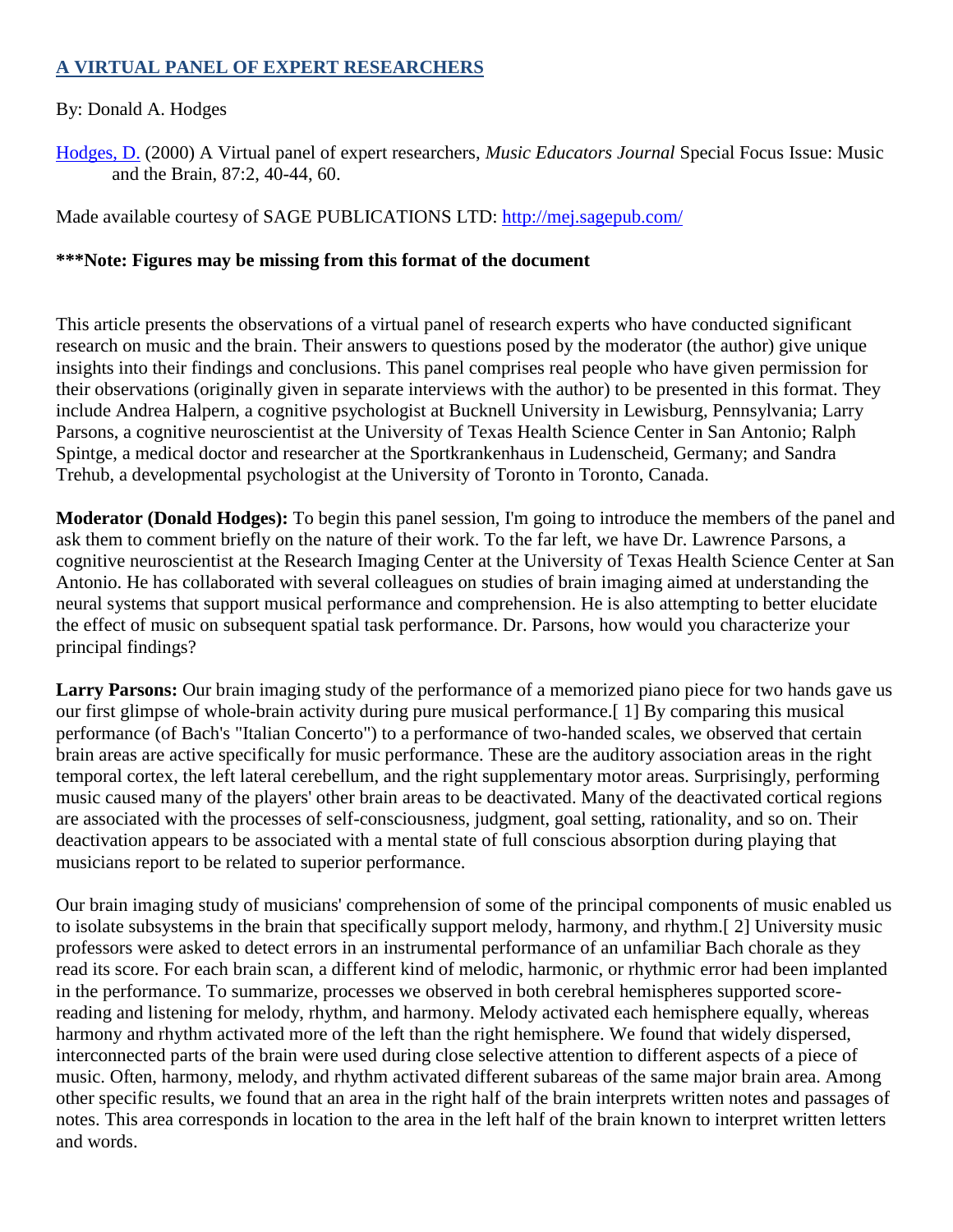**Moderator:** Thank you. We will return to your work on music and spatial reasoning a little bit later. Seated next to Dr. Parsons is Andrea Halpern, a cognitive psychologist at Bucknell University. One of her research interests has been how people of various ages and musical backgrounds perceive and remember music. She is also interested in which areas of the brain may be involved in musical processing, especially in auditory imagery. Dr. Halpern, how would you characterize the principal findings of your work?

**Andrea Halpern:** In a series of studies with Robert Zatorre, I have found that many of the brain areas active when we perceive music are also active when we imagine music.<sup>[3]</sup> These include some areas of the brain responsible for processing auditory information. So, the idea that we can "hear" a song in our heads has physiological legitimacy to some extent. Of course, as we rarely confuse actual perceived music with imagined music, it is not surprising that imagery and perception are unique to some brain areas. For instance, the primary auditory receiving area is active only when music is actually heard. And some areas associated with memory structures are active only when the individual imagines music, because using one's imagination typically puts more of a burden on memory than perception does.

**Moderator:** What can you tell us about the phenomenon of musicality in the human brain?

**Halpern:** My physiological research has not specifically looked at people with greater and lesser degrees of musicality. However, I have looked at differences between nonmusicians and highly trained amateur musicians as they perform memory and perception tasks, as well differences that may occur in the context of cognitive aging. Musical training seems to increase one's sensitivity to the musical idiom in basic ways, such as improving a listener's ability to detect changes in interval, rhythm, or mode between a just-heard melody and a similar comparison melody. However, even nonmusicians are attuned to basic musical regularities, and this sensitivity remains stable or can even grow during older adulthood at the same time that performance on some other types of memory tasks can show age-related declines. This suggests that the parts of the brain that learn about the regularities of one's environment (music being one of those regularities) are relatively intact in healthy aging and can be used productively.

**Moderator:** Thank you. And now we turn to Sandra Trehub, a developmental psychologist at the University of Toronto. She has conducted numerous experiments on infants' perception of music and on the role of music in infant care. Dr. Trehub, would you describe your work for us?

**Sandra Trehub:** The findings of my research on infants' perception of music are consistent with a biological basis for music listening and with the nature of music itself. On the whole, infants perceive melodies in much the same way as adults do even though the adults may have had extended formal or informal exposure to the music of their culture. For example, adults and infants have robust memory for the pitch contours and rhythms of novel melodies but relatively poor memory for other details. Infants as well as adults readily remember melodic or harmonic intervals that are consonant (tones related by small-integer frequency ratios) but have difficulty remembering intervals that are dissonant (tones related by large-integer ratios). Moreover, adults and infants have better memory for scales based on unequal steps (such as the major scale) than those based on equal steps (such as division of the octave into seven equal steps). Interestingly, consonant intervals such as octaves, perfect fifths, and perfect fourths are universal or nearly universal, as are unequal-step scales.

My research findings indicate that singing to infants in the course of caregiving is universal. Moreover, there is a special genre of music for infants that consists of lullabies (universal) and play songs (in some cultures, the singing of play songs begins only in the toddler period). Despite the diversity of musical styles across cultures, lullabies are recognizable as lullabies everywhere, even by naive listeners. And not only is there a distinct genre of music for infants; there is also a distinct manner of singing to them. Finally, infants are especially responsive to infant songs and to the unique manner used to sing them.

**Moderator:** And what does this research tell us about music and the brain?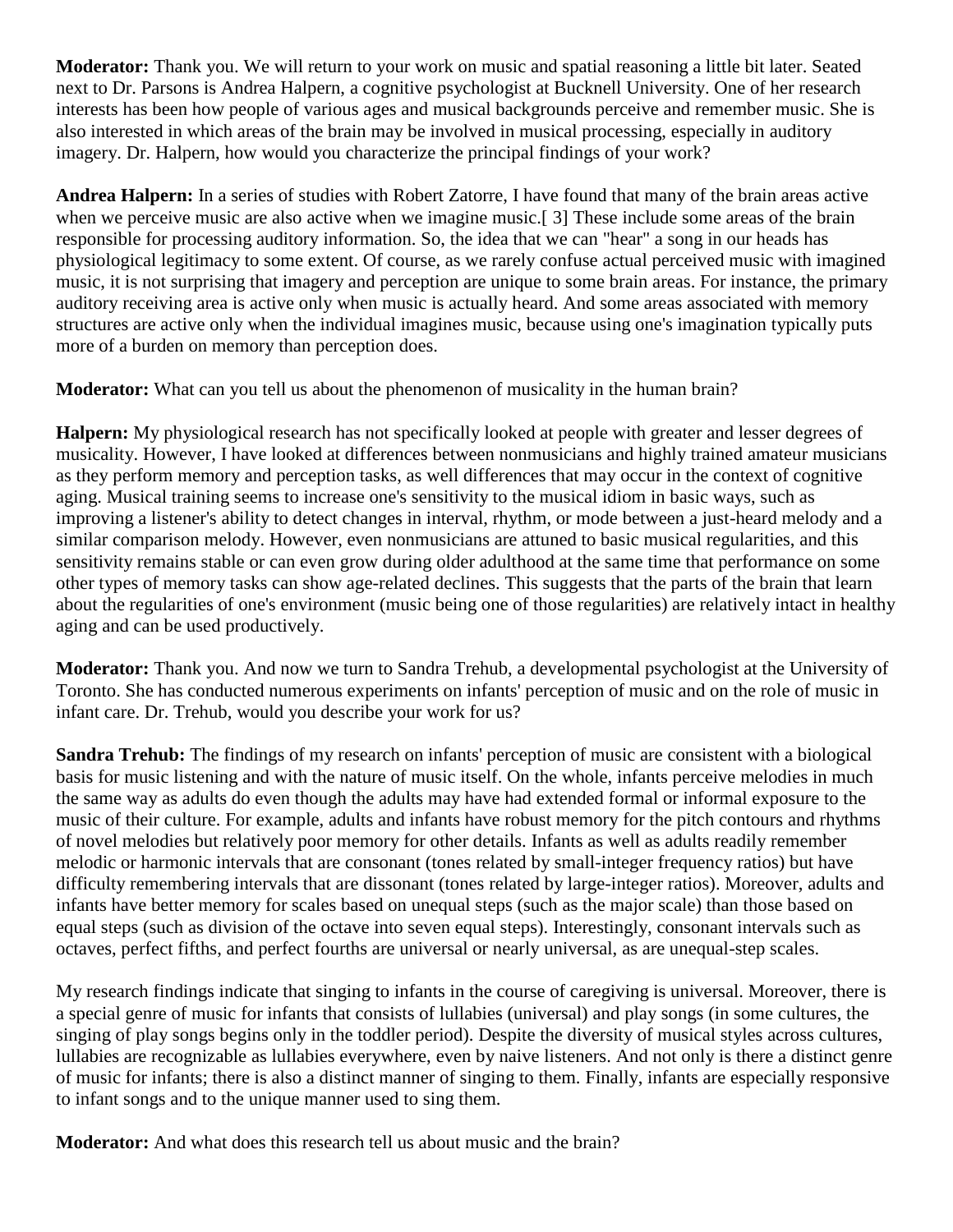**Trehub:** It leads me to believe that our music perception skills result in large part from the nature of the human auditory system, which obviously includes the auditory cortex. I believe that the structure of music across cultures also owes much to the nature of the human auditory system. In other words, the music of any culture is not merely a matter of convention; nature makes important contributions.

**Moderator:** Seated next to Dr. Trehub is Ralph Spintge, who is a pain specialist, an anesthesiologist, and the executive director of the International Society for Music in Medicine. A physician in Ludenscheid, Germany, he has gathered data concerning the effects of music on stress response, pain, and sleep on more than 120,000 surgical and pain patients. Dr. Spintge, what can you tell us of your major findings?

**Ralph Spintge:** The main findings from clinical research and from treating our patients since 1977 are twofold. First, selected music significantly decreases the psychological and somatic stress response to acute stressors and acute pain in various medical settings such as surgery, dentistry, labor and childbirth, and intensive care. Second, specifically designed music significantly decreases chronic pain in patients suffering from syndromes such as musculoskeletal pain, low back pain, headache, and rheumatic pain. Listening to selected music mediates pain because music can stimulate the release of pain-controlling hormones such as endorphins and can enhance normal physiological rhythmicity.

By using music in these ways, we have observed a reduction of costs associated with the length of treatment in intensive care units (ICUs) and general hospital stays, a decrease in the quantity of drugs needed, and improved patient compliance in following the treatment plan.

**Moderator:** Since our audience consists of music educators, what should they know about music and the brain?

**Trehub:** Perhaps music educators should know that, although some unlearning may occur, we're born with implicit knowledge and general skills. Music educators can give us explicit knowledge (such as the names of particular notes and intervals) and teach specific skills relevant to our musical culture.

**Halpern:** Following from my previous comment about cognitive aging, I suggest that exposure to music and music training can be valuable to students of any age. We might consider encouraging senior citizens to study music more than we do now. Even if not every senior has the physical capacity to master the fine motor skills of instrument playing, those who have the interest can probably benefit from instruction in critical listening skills, theory, and history.

**Moderator:** Are all human beings neurologically engineered to be musical in the same sense that all of us are genetically predisposed to be linguistic?

**Parsons:** Yes. Most of the relevant evidence I know of from anthropology, biology, psychology, and so on seems to support this hypothesis.

**Spingte:** Looking at our consistent results in patients whose ages range from the premature infant to the elderly, I would think that musicality is genetically determined. I am sure that music has a specific evolutionary significance insofar as societies can survive only with or through music. In my opinion, the social function of music cannot be matched by any other cultural achievement in the history of mankind.

**Trehub:** I believe that all human beings are equipped by nature to be musical although, like other skills such as athletic or intellectual skills, the underlying substrate, or potential, is likely to be normally distributed. This means that a few individuals have extremely high or low levels of skills and that most people fall within a general intermediate level of skills. Thus, unlike some other scholars who argue that anyone can become a musical genius with appropriate training and diligence, I maintain that exceptional levels of skill require contributions from nature as well as nurture. Nevertheless, appropriate training and practice can lead to considerably higher levels of musical skill than we currently see in the general population.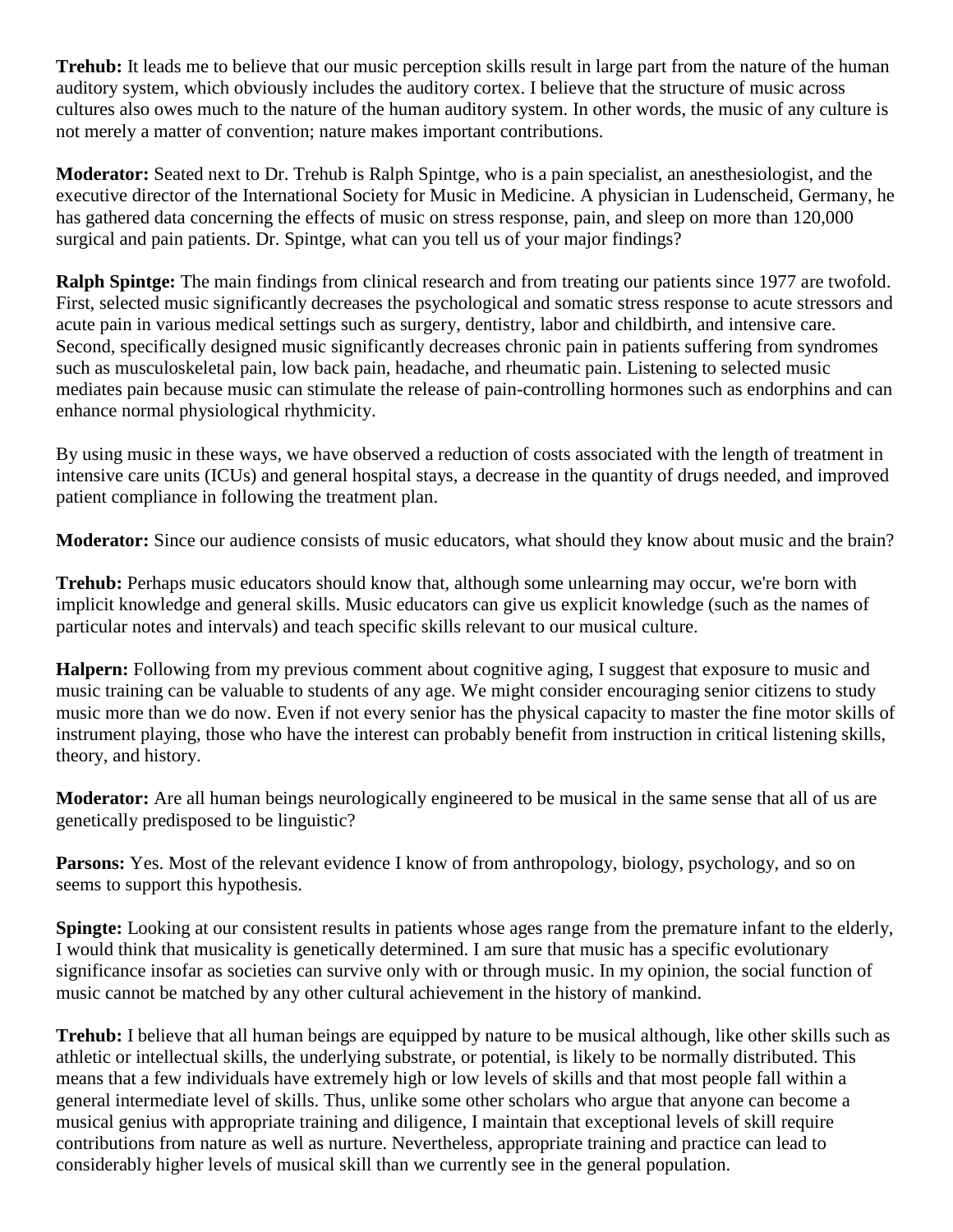**Moderator:** If this is so, how would you account for human musicality from an evolutionary standpoint? Why does music seem to be so prevalent in the human species?

**Trehub:** Music isn't simply prevalent; it's as universal as language is. Nevertheless, its evolutionary advantage remains unclear.

**Parsons:** The biology of music is poorly understood. Among animals, only two species, songbirds and humpback whales, possess the capacity to recombine learned sounds into many different sequences and produce large repertoires of affective nonsymbolic songs. Recently, theorists in animal communication have compared these animals' capacity to create sequenced sound with humans' ability to create music.[ 4] Moreover, it has been suggested that this capacity resembles the combinatorial creativity that underlies language ability, which only humans possess. Because both music and language are apparently universal human capabilities, it is possible that music is an evolutionary precursor to language. This speculation about the evolution of music is compatible with the hypothesis that music confers an adaptive advantage by virtue of strengthening social bonds.

**Moderator:** Do you think that there are neural networks specifically devoted to music?

**Spingte:** Our research on the autonomic system clearly shows that functional neural networks are the basic organizing structure of all vital brain activities. For instance, there is no "respiratory center" in the brain, only a neural network that can change size and localization. The governing principle is called "neurovegetative rhythmicity" and is also known as "autonomous nervous system rhythmicity." I think it is exactly here that we can find the "missing link" between physiology and music--it is rhythm. The functional rhythmic variability of physiological systems can be described through mathematical algorithms. (As I understand it, mathematicians nowadays are on the way to describing music with algorithms derived from chaos theory and nonlinear mathematics.) However, describing a subject and understanding a subject are two different things. I am sure that music itself can never be completely quantified, because musical meaning cannot be quantified. It is personal and always will be.

**Trehub:** It is unclear whether there are neural systems specifically devoted to music or whether systems for auditory pattern processing can serve both speech and music processing. We often forget about prosodic (intonation, stress, and pauses) and paralinguistic (pitch level, speaking rate, and vocal timbre) aspects of speech, which carry information about the speaker's attitude, feelings, and intentions.

**Parsons:** The current evidence from studying brain-damaged patients and individuals with healthy brains suggests that neural networks specifically devoted to music exist. However, determining whether a brain area supports only one activity such as music comprehension entails proving that an infinite number of other activities are not supported by that area. This issue is perhaps illustrated in comparing and contrasting the biology of music and the biology of language, which has been the most fruitful framework for the study of music and the brain. In general, the structure of music and our use of it are similar in key respects to the way we structure and use language. Close comparisons between the biologies of music and language are important for understanding the biology of music and for understanding the biology of language.[ 5] By understanding where in the brain the separate aspects of music are represented, we can understand better which neural mechanisms are specific to music, which ones are specific to language, and which ones are common to both. Knowing that a neural mechanism can operate only on music, only on language, or on both imposes important constraints on how we explain the details of large-scale and small-scale neural circuitry.

**Moderator:** If there are neural networks devoted in whole or in part to music, is there a "music center"? Or does music seem to be represented by a more widely distributed, locally specialized neural network?

**Halpern:** I am conservative on the modularity issue. While it is true that musical processing has sometimes been shown to involve structures in the right hemisphere more than in other domains of processing, we also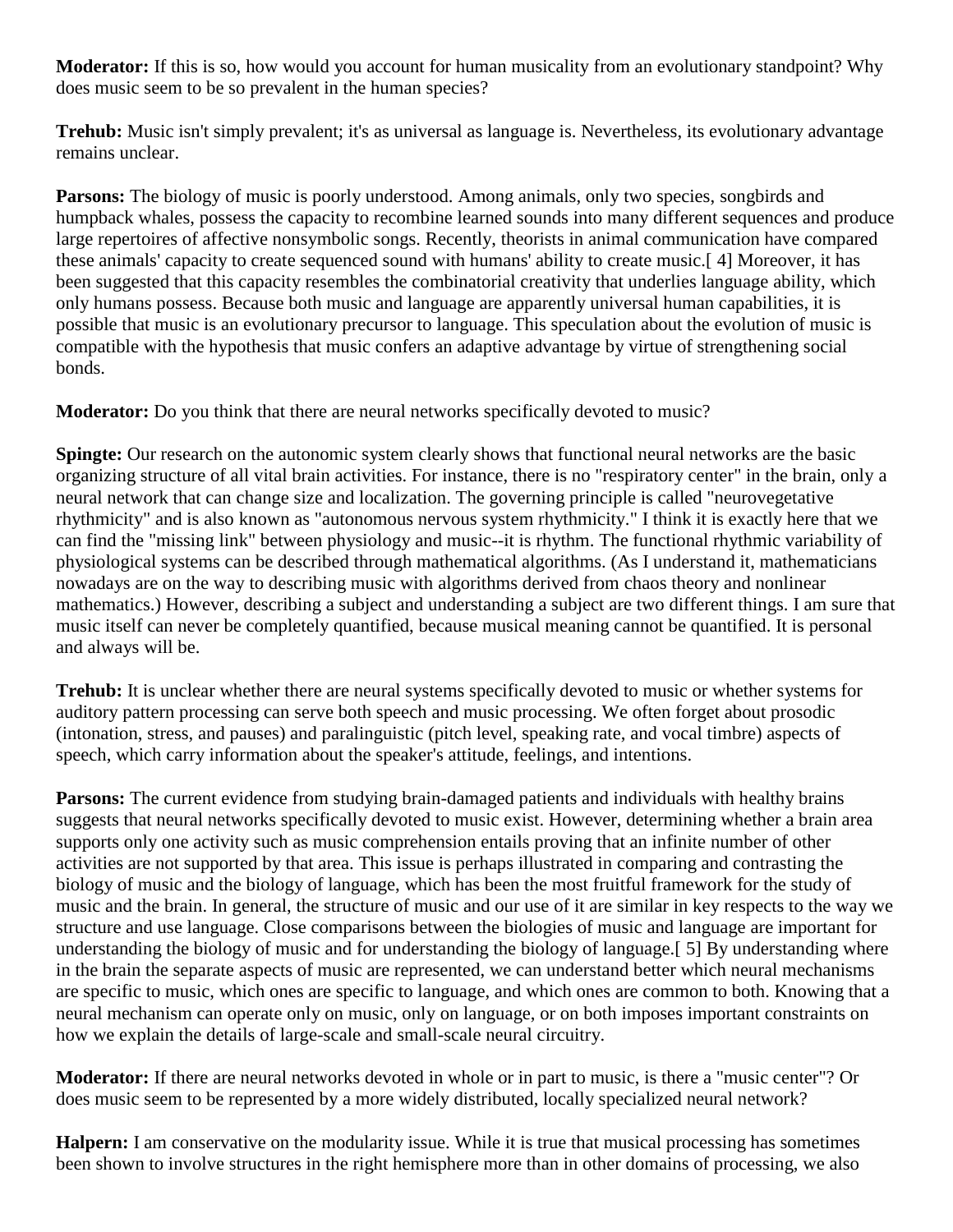have to remember that many musical tasks use both sides of the brain. As we eventually find brain areas especially active in musical tasks, I believe it will be more profitable to analyze what particular characteristics of musical tasks may be important in activating an area rather than drawing conclusions about musical tasks in general. As a cognitive psychologist, my bias is to assume that brain specialization revolves more around processes than materials. For instance, it makes more sense to me that some part of the brain would specialize in pitch judgments, no matter whether that pitch information comes in via music (as would often be the case), via language, or even via environmental sounds.

**Parsons:** All evidence from brain-damaged patients and brain-imaging studies of healthy persons strongly points toward the view that music is supported by a distributed set of brain areas, each performing elementary information processing operations. This prediction is consistent with the observation that some individuals are better at specific components of music, such as tone recognition, melodic structure, movement, the ability to play an instrument well, and the skill of dramatizing oneself and playing in public. This view of how music is processed is consonant with the widely held belief that, in general, complex human behaviors are enabled by interactions between multiple regional and local circuits, each of which supports a particular elementary cognitive computation.[ 6] Music is certainly a complex stimulus and can produce a complex cognitive, emotional, and perceptual motor state. Such a complex stimulus activity can be expected to rely on some mechanisms that may have originally evolved for other purposes.

**Moderator:** There are several examples in the literature that address morphological differences between the brains of musicians and nonmusicians. Do you think musicians are born this way, or do you think that these differences reflect the influence of musical training?

**Trehub:** Current evidence does not permit a separation of the effects of innate factors and exposure, but there is considerable evidence of changes in the brain that result from various experiences, especially when they occur early in life.

**Parsons:** The reports of morphological differences, such as the larger left planum temporale in musicians, have been disputed by other scientific reports, so that these findings must still be considered tentative. Furthermore, there is not enough evidence in hand to decide scientifically whether such possible morphological differences are hardwired or learned. In general, the most widely accepted account of such issues is that an individual's variation in a specific faculty is initially hardwired into a neural structure, but it must be appropriately stimulated or trained to achieve its full potential. Based on this view, the morphological differences that have been reported appear to result from some combination of hardwiring and training.

**Moderator:** What differences are there in left and right hemispheric processing in general, and what implications do you think they have for music processing in particular?

**Parsons:** The classic view of hemispheric specialization is that the left hemisphere specializes in language and analytical processing and dominates self-conscious awareness and that the right hemisphere specializes in processing intuition, spatial relations, music, emotion, and global aspects of perception. This view is being modified by recent findings indicating that the left side of the brain is characteristically more inventive and interpretative and that the right side is more literal and truthful.[ 7] Another new view is that each hemisphere possesses complementary mechanisms for information processing, with the left hemisphere processing microstructure and the right hemisphere processing macrostructure.[ 8] New brain-imaging research in our laboratory indicates that deductive reasoning is supported primarily by right-hemisphere processes and that probabilistic reasoning is supported by left-hemispheric processes.[ 9] These findings modify the view that the right hemisphere is nonrational, and they are consistent with the new theory that the two hemispheres possess complementary information-processing mechanisms. Neuroimaging studies in music generally indicate that music performance and comprehension are supported by neural mechanisms distributed across both hemispheres. The elementary processing mechanisms that support the different components of music will need to be integrated into a coherent framework that will include the other new findings mentioned.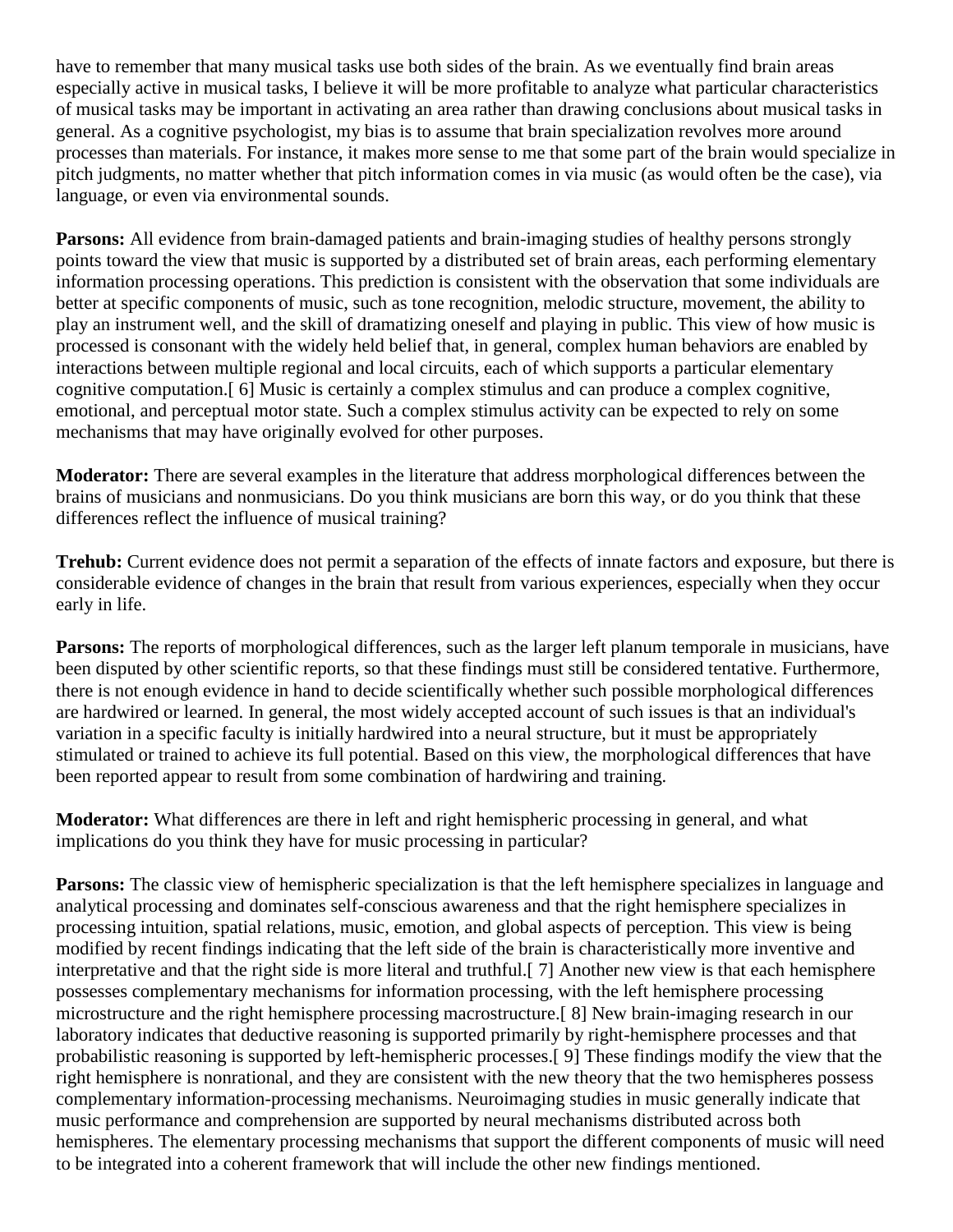**Moderator:** There has been much coverage in the press lately stating that "music makes you smarter." To what extent do you agree or disagree?

**Parsons:** We have also studied the well-known "Mozart effect" in which passively listening to music appears to enhance individuals' performance on spatial reasoning tasks that follow immediately.[ 10] Our study attempted to answer the questions of whether the enhancement of spatial ability is caused by music as a whole or if it is primarily due to one or more musical components (tone, melody, or rhythm); whether enhancement could be found using analogous components in other modalities, such as a rhythmically patterned visual stimulus; and whether other kinds of spatial tasks were enhanced by such stimuli. We found that only rhythm, not melody or tone, produced enhancement. In addition, enhancement was found for the rhythmically patterned visual stimulus, suggesting that the effect is not limited to tonal stimuli. Finally, enhancement does not appear to affect all spatial abilities, only those that involve mental rotation, an operation that transforms spatial structure over time.

There is no scientific evidence I know of that indicates that performing or listening to music improves one's overall intelligence. However, there is some evidence from Rauscher and colleagues and from our lab that passive listening to music may temporarily enhance performance on spatial ability tasks, specifically those involving mental rotation.[ 11] Recent preliminary evidence also indicates that training in music performance before puberty may be associated with permanent enhancements of verbal memory.[ 12] (The period prior to the onset of puberty is also the critical period for language acquisition.) These findings need to be able to stand up to independent replication and further inquiry.

**Halpern:** There has been an extraordinary and, in my experience, unique crossover of the music cognition world into the popular press world. Unfortunately, something has been lost in the translation. There is absolutely no evidence that "music makes you smarter" in any global sense of that word. A spate of researchers has recently examined the more circumscribed question of whether brief exposure to music can lead to shortterm enhancement of certain spatial skills. These studies have been quite variable in quality, so it is hard to draw strong conclusions at this point. However, the most promising take on this literature is that short-term exposure to some kind of rhythmic pattern--not necessarily music in general, nor Mozart in particular--may temporarily enhance performance in certain three-dimensional spatial tasks. More research is necessary to verify enhancement and, if it is confirmed, to investigate plausible neural mechanisms for this association.

**Trehub:** Much of the "music makes you smarter" literature is scientifically unsound, particularly the "Mozart effect" in its various guises. I am particularly wary of studies pointing to temporary improvements in spatialtemporal reasoning that result from brief exposure to a Mozart piece. These studies, which have been widely reported in the popular press, have fueled a variety of commercial endeavors, such as the "Mozart effect' recordings now being sold in record shops. Yes, compared to a period of listening to silence or a tape with minimalist music, listening to the Mozart sonata that produced the effect documented by Rauscher and her colleagues can lead to short-term performance enhancement on various mental paper-folding problems.[ 13] But, other researchers have shown that comparable enhancement can result from listening to other auditory materials, including a piece by Schubert or a recording of a Stephen King story.[ 14] The crucial factor is the listeners' preference. Those who prefer a story to music perform better with the story, and those who prefer music do the reverse. In short, the enhancement most likely stems from changes in mood or arousal, which arc known to influence cognitive processing. This bleak picture does not rule out the possibility that long-term effects in other realms, including academic skills, can result from some aspects of systematic musical training, but that's another matter altogether.

**Spingte:** "Music makes you smarter" is an exaggeration that is disastrous to the field of music medicine, because this statement is perceived by the public as "just listen to music and you get smarter." That is nonsense. However, music can enhance attention, focus, and motivation. In this sense, it can be part of a general educational concept. In Germany, music education is an integral part of schools at all levels.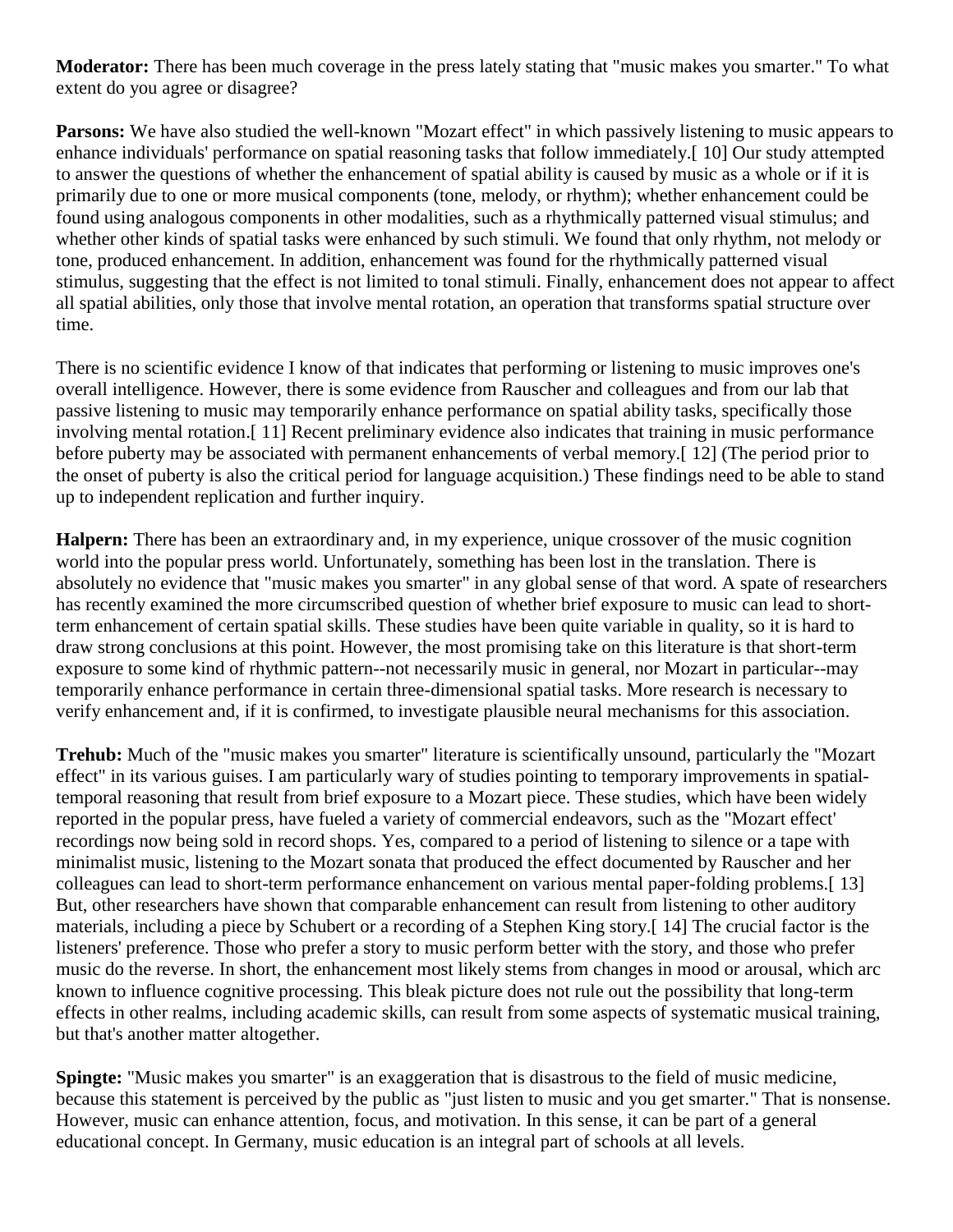**Moderator:** Our time is up, so we will have to stop. I want to thank all of you for sharing your expertise with us. It is obvious that the music education community has a great deal to learn from neuromusical research. We will follow new discoveries with enormous interest as mysteries of music and the brain begin to unfold.

**Notes** 

*1.* Peter Fox, Justine Sergent, Donald Hodges, C. Martin, T. Jerabek, T. Glass, H. Downs, and J. Lancaster, "Piano Performance from Memory: A PET Study" (paper presented at the Human Brain Mapping Conference in Paris, July 1995).

*2.* Lawrence Parsons, Peter Fox, and Donald Hodges, "Neural Basis of the Comprehension of Musical Melody, Harmony, and Rhythm" (paper presented at the Society for Neuroscience Meeting in Los Angeles' November 1998).

*3.* Andrea Halpern and Robert Zatorre, "When That Tune Runs through Your Head: A PET Investigation of Auditory Imagery for Familiar Melodies," Cerebral Cortex 9, no. 7 (October-November, 1999): 697-704; Robert Zatorre and Andrea Halpern, "Effect of Unilateral Temporal-Lobe Excision on Perception and Imagery of Songs," Neuropsychogia 31 (1993): 221-32; Robert Zatorre, Andrea Halpern, David Perry, Ernst Meyer, and Alan Evans, "Functional Anatomy of Musical Processing in Listeners with Absolute and Relative Pitch," Proceeding of the National Academy of Sciences 95 (1998), 3172-77; Robert Zatorre, Andrea Halpern, David Perry, Ernst Meyer, and Alan Evans, "Hearing in the Mind's Ear: A PET Investigation of Musical imagery and Perception," Journal of Cognitive Neuroscience 8, no. 1 (1996): 29-46.

*4.* Peter Marler, "Origins of Music and Speech: Insights from Animals," in The Origins of Music, edited by Nils Wallin, Bjorn Merker, and Steven Brown (Cambridge, MA: MIT Press, 1999).

*5.* Aniruddh D. Patel and Isabelle Peretz, "Is Music Autonomous from Language? A Neuropsychological Appraisal," Perception and Cognition of Music, edited by Irene Deliege and John Sloboda (London: Psychology Press, 1997), 191-215.

*6.* Michael I. Posner, Steven Petersen, Peter Fox, and Marcus Raichle, "Localization of Cognitive Operations in the Human Brain," Science 240, no. 1627 (1988): 1627-31; Lawrence M. Parsons, Peter T. Fox, J. Hunter Downs, Thomas Glass, Traci Hirsch, Charles Martin, Paul Jerabek, and Jack L. Lancaster, "The Use of Implicit Motor Imagery for Visual Shape Discrimination Is Revealed by PET," Nature` 375, no. 54 (1995): 54-58.

*7.* Michael Gazzaniga, "The Split Brain Revisited," Scientific America 279, no. 1 (July 1998): 50-55.

*8.* Richard B. Ivry and Lynn C. Robertson. Two Sides of Perception (Cambridge, MA: MIT Press, 1998); Mark J. Beeman and Christine Chiarello, "Complementary Right- and Left-Hemisphere Language Comprehension," Current Directions in Psychological Science 7, no. 1 (February, 1998): 2-8.

*9.* Lawrence Parsons and Daniel Osherson, "New Evidence of Distinct Right and Left Brain Systems for Dedicated versus Probabilistic Reasoning," in press.

*10.* Lawrence Parsons and Michael Martinez, in preparation.

*11.* Frances Rauscher, Gordon Shaw, and Katherine Kay, "Music and Spatial Task Performance," Nature 365, no. 14 (October 1993): 611; also Lawrence Parsons and Michael Martinez, in preparation.

*12.* Agnes Chan, Yim-Chi Ho, and Mei-Chun Cheung, "Music Training Improves Verbal Memory," Nature 396, no. 6707 (12 November 1998): 128.